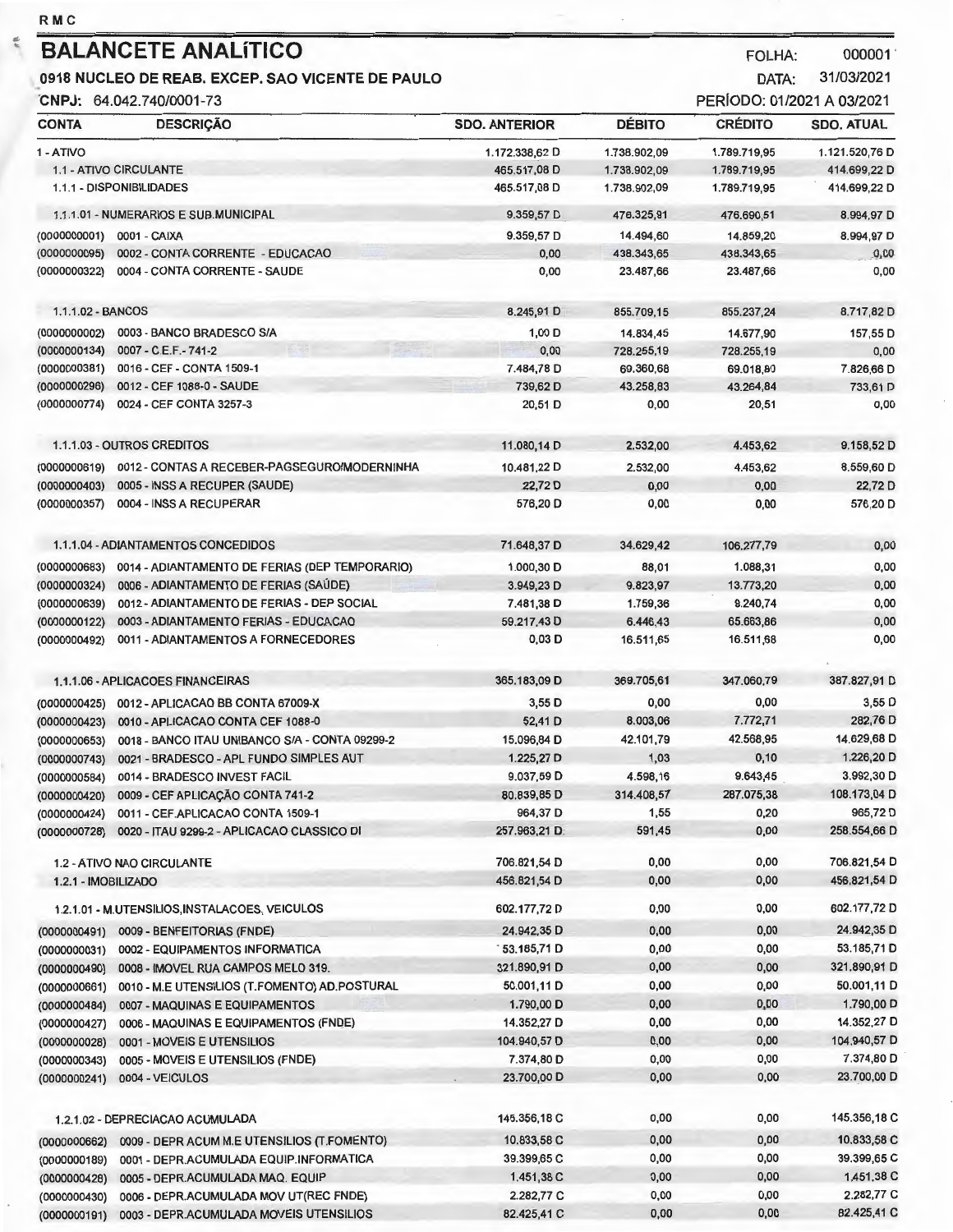$\frac{m}{q}$ 

| <b>RMC</b>                                       |                                                 |                      |               |                            |                   |
|--------------------------------------------------|-------------------------------------------------|----------------------|---------------|----------------------------|-------------------|
|                                                  | <b>BALANCETE ANALÍTICO</b>                      |                      |               | <b>FOLHA:</b>              | 000002            |
| 0918 NUCLEO DE REAB. EXCEP. SAO VICENTE DE PAULO |                                                 |                      | DATA:         | 31/03/2021                 |                   |
|                                                  | CNPJ: 64.042.740/0001-73                        |                      |               | PERÍODO: 01/2021 A 03/2021 |                   |
| <b>CONTA</b>                                     | <b>DESCRICÃO</b>                                | <b>SDO. ANTERIOR</b> | <b>DÉBITO</b> | <b>CRÉDITO</b>             | <b>SDO. ATUAL</b> |
|                                                  |                                                 |                      |               |                            |                   |
| (0000000242)                                     | 0004 - DEPR.ACUMULADA VEICULOS                  | 5.925,00 C           | 0.00          | 0.00                       | 5.925,00 C        |
| (0000000476)                                     | 0007 - DEPRE.ACUMULADA MAQ E EQU (FNDE)         | 3.038,39 C           | 0,00          | 0,00                       | 3.038,39 C        |
| 1.2.3 - DOAÇOES                                  |                                                 | 250.000,00 D         | 0,00          | 0,00                       | 250.000,00 D      |
|                                                  | 1.2.3.01 - DOAÇOES DE IMOVEIS                   | 250.000,00 D         | 0,00          | 0,00                       | 250.000,00 D      |
| (0000000753)                                     | 0001 - PREDIO 84 DA RUA SILVA JARDIM            | 125.000,00 D         | 0,00          | 0,00                       | 125.000,00 D      |
| (0000000754)                                     | 0002 - PREDIO 86 DA RUA SILVA JARDIM            | 125.000,00 D         | 0,00          | 0.00                       | 125.000,00 D      |
| 2 - PASSIVO                                      |                                                 | 1.172.338,62 C       | 530.986,97    | 527.073.51                 | 1.168.425.16 C    |
|                                                  | 2.1 - PASSIVO CIRCULANTE                        | 11.330,26 C          | 530.986,97    | 527.073,51                 | 7.416,80 C        |
|                                                  | 2.1.1 - VALORES SUBVENCIONADOS                  | 9.762,56 C           | 439.698,33    | 437.276,84                 | 7.341,07 C        |
|                                                  | 2.1.1.02 - IMPOSTOS E CONTRIBUICOES A RECOLHER  | 9.671,59 C           | 63,593,20     | 61.262,68                  | 7.341,07 C        |
| (0000000313)                                     | 0009 - C. ASSIST A PAGAR (SAUDE)                | 396.75 C             | 0.00          | 0,00                       | 396,75 C          |
| (0000000224)                                     | 0001 - C.ASSISTENCIAL A PAGAR- EDUCACAO         | 44,10 C              | 0,00          | 0.00                       | 44,10 C           |
| (0000000495)                                     | 0017 - CONTRIB RETIDAS A RECOLHER (EDUC)COD 595 | 317,23 C             | 0,00          | 0,00                       | 317,23 C          |
| (0000000687)                                     | 0027 - FGTS A RECOLHER (DEP TEMPORARIO)         | 334,58 C             | 675,96        | 447.92                     | 106.54 C          |
| (0000000316)                                     | 0012 - FGTS A RECOLHER (SAUDE)                  | 1.329,39 C           | 3.262,74      | 2.710.32                   | 776,97 C          |
| (0000000645)                                     | 0023 - FGTS A RECOLHER - DEP SOCIAL             | 837,61 C             | 2.181,05      | 1.796,75                   | 453,31 C          |
| (0000000004)                                     | 0006 - FGTS A RECOLHER EDUCACAO                 | 0,00                 | 17.372,35     | 17.372,35                  | 0.00              |
| (0000000226)                                     | 0003 - I.R.FONTE A RECOLHER - EDUCACAO          | 0,00                 | 2.434,90      | 2.434,90                   | 0,00              |
| (0000000315)                                     | 0011 - I.R.R.F. A RECOLHER (SAUDE)              | 689,84 C             | 1.040,53      | 575,75                     | 225,06 C          |
| (0000000685)                                     | 0025 - IAPAS A RECOLHER (DEP TEMPORARIO)        | 225,18 C             | 579.68        | 1.457,85                   | 1.103,35 C        |
| (0000000327)                                     | 0014 - IAPAS A RECOLHER (SAUDE)                 | 1.047,39 C           | 3.394,85      | 3.279,14                   | 931,68 C          |
| (0000000644)                                     | 0022 - IAPAS A RECOLHER - DEP SOCIAL            | 821,01 C             | 2.455,01      | 2.278,57                   | 644,57 C          |
| (0000000003)                                     | 0004 - IAPAS A RECOLHER - EDUCACAO              | 0,27C                | 20.503,29     | 20.503,02                  | 0,00              |
| (0000000686)                                     | 0026 - IRRFONTE A RECOLHER (DEP TEMPORARIO)     | 0,00                 | 0,00          | 95,20                      | 95,20 C           |
| (0000000643)                                     | 0021 - IRRFONTE A RECOLHER - DEP SOCIAL         | 1.894,70 C           | 2.406,34      | 1.023.28                   | 511,64 C          |
| (0000000291)                                     | 0008 - ISS RETIDO A PAGAR - EDUCACAO            | 1.276.21 C           | 3,867,00      | 4.131,73                   | 1.540,94 C        |
| (0000000688)                                     | 0028 - PIS A RECOLHER (DEP TEMPORARIO)          | 81,76 C              | 129,92        | 88,11                      | 39,95 C           |
| (0000000317)                                     | 0013 - PIS A RECOLHER (SAUDE)                   | 223,83 C             | 484,11        | 357,40                     | 97,12 C           |
| (0000000646)                                     | 0024 - PIS A RECOLHER - DEP SOCIAL              | 151,74 C             | 310.27        | 215.19                     | 56,66 C           |

| (0000000051) | 0007 - PIS A RECOLHER-EDUCACAO                 | 0,00       | 2.495,20   | 2.495,20   | 0,00    |
|--------------|------------------------------------------------|------------|------------|------------|---------|
|              |                                                |            |            |            |         |
|              | 2.1.1.04 - CONTAS A PAGAR                      | 90,97 C    | 376.105,13 | 376.014,16 | 0,00    |
| (0000000792) | 0032 - AUTONOMO A PAGAR                        | 0,00       | 5.000,00   | 5.000,00   | 0,00    |
| (0000000416) | 0016 - FORNECEDORES - EDUCACAO                 | 0,00       | 143.707.37 | 143,707,37 | 0,00    |
| (0000000559) | 0020 - ISS RETIDO A PAGAR (FNDE)               | 45,93 C    | 45,93      | 0.00       | 0,00    |
| (0000000648) | 0023 - RESC. A PAGAR - DEP SOCIAL              | 0,00       | 1.874,79   | 1.874.79   | 0,00    |
| (0000000691) | 0029 - RESCISOES A PAGAR (DEP TEMPORARIO)      | 0,00       | 3.211,00   | 3.211.00   | 0,00    |
| (0000000319) | 0011 - RESCISOES A PAGAR (SAUDE)               | 0,00       | 2.105,10   | 2.105,10   | 0,00    |
| (0000000126) | 0005 - RESCISOES A PAGAR- EDUCACAO             | 0.00       | 31.038,54  | 31.038,54  | 0,00    |
| (0000000690) | 0028 - SALARIOS A PAGAR (DEP TEMPORARIO)       | 0,04C      | 4.510,81   | 4.510,77   | 0,00    |
| (0000000647) | 0022 - SALARIOS A PAGAR - DEP SOCIAL           | 45,00 C    | 12.106,13  | 12.061.13  | 0,00    |
| (0000000055) | 0001 - SALARIOS A PAGAR - EDUCACAO             | 0,00       | 152.972,32 | 152.972,32 | 0,00    |
| (0000000318) | 0010 - SALARIOS A PGAR (SAUDE)                 | 0,00       | 19.533,14  | 19.533,14  | 0,00    |
|              | 2.1.2 - VALORES NAO SUBVENCIONADOS             | 1.567,70 C | 91.288,64  | 89.796,67  | 75,73 C |
|              | 2.1.2.01 - IMPOSTOS E CONTRIBUICOES A RECOLHER | 42,70 C    | 0,00       | 5,85       | 48,55 C |
| (0000000497) | 0005 - CONTR RETIDAS A RECOLHER 5952           | 42,70 C    | 0.00       | 0.00       | 42,70 C |
| (0000000228) | 0002 - ISS RETIDO A PAGAR                      | 0,00       | 0,00       | 5,85       | 5,85 C  |
|              | 2.1.2.02 - CONTAS A PAGAR-N/SUB                | 1.525,00 C | 91.288,64  | 89.790,82  | 27,18 C |
| (0000000230) | 0001 - ALUGUEIS A PAGAR                        | 1.500,00 C | 4.500,00   | 3.000,00   | 0,00    |
| (0000000542) | 0014 - COFINS S/ REND.APLIC. A RECOLHER        | 25,00 C    | 38,18      | 40,36      | 27,18 C |
| (0000000231) | 0002 - CONTAS A PAGAR                          | 0,00       | 13.048.51  | 13,048,51  | 0,00    |
| (0000000694) | 0018 - INSS (PARTE PATRONAL) A REC DEP TEMP    | 0,00       | 2.466,36   | 2.466,36   | 0.00    |
|              |                                                |            |            |            |         |

 $0,00$ 

57.468,35

57.468,35

(0000000473) 0010 - INSS (PARTE PATRONAL) A RECOLHER (EDUC)

 $0,00$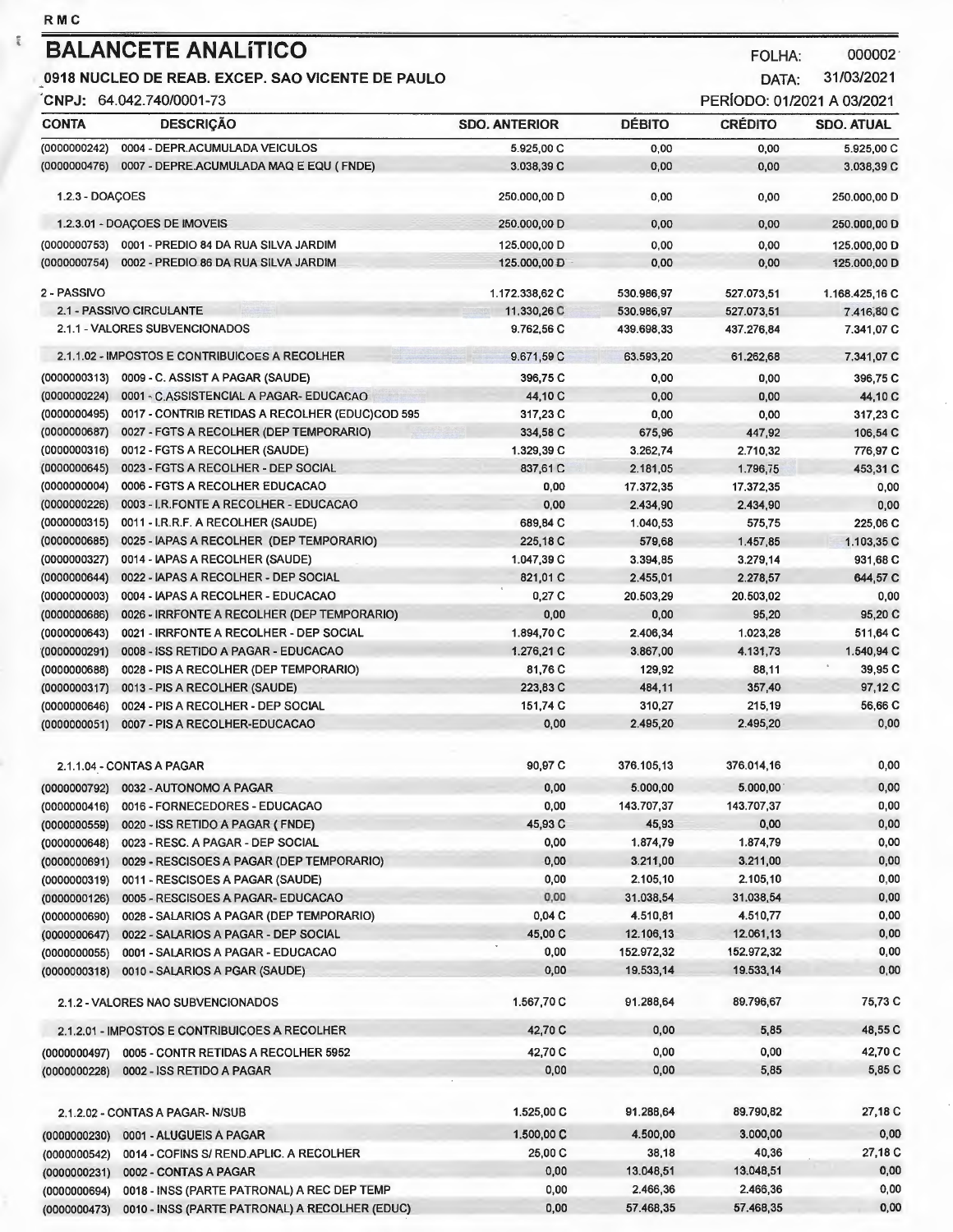| <b>RMC</b>                                       |                                                 |                      |               |                            |                   |
|--------------------------------------------------|-------------------------------------------------|----------------------|---------------|----------------------------|-------------------|
|                                                  | <b>BALANCETE ANALÍTICO</b>                      |                      |               | <b>FOLHA:</b>              | 000003            |
| 0918 NUCLEO DE REAB. EXCEP. SAO VICENTE DE PAULO |                                                 |                      | DATA:         | 31/03/2021                 |                   |
|                                                  | CNPJ: 64.042.740/0001-73                        |                      |               | PERÍODO: 01/2021 A 03/2021 |                   |
| <b>CONTA</b>                                     | <b>DESCRIÇÃO</b>                                | <b>SDO, ANTERIOR</b> | <b>DÉBITO</b> | <b>CRÉDITO</b>             | <b>SDO. ATUAL</b> |
| (0000000474)                                     | 0011 - INSS (PARTE PATRONAL) A RECOLHER (SAUDE) | 0,00                 | 8.387,54      | 8.387,54                   | 0,00              |
| (0000000676)                                     | 0016 - INSS (PARTE PATRONAL) A RECOLHER-SOCIAL  | 0,00                 | 5.379,70      | 5.379,70                   | 0,00              |
|                                                  | 2.4 - PATRIMONIO SOCIAL                         | 1.161.008,36 C       | 0,00          | 0,00                       | 1.161.008,36 C    |
|                                                  | 2.4.2 - RESULTADOS SOCIAIS                      | 1.161.008,36 C       | 0,00          | 0,00                       | 1.161.008,36 C    |
|                                                  | 2.4.2.02 - RESULTADOS SOCIAIS                   | 1.100.234,71 C       | 0,00          | 0,00                       | 1.100.234,71 C    |
| (0000000005)                                     | 0001 - SUPERAVIT ACUMULADOS                     | 1.100.234,71 C       | 0,00          | 0,00                       | 1.100.234,71 C    |
|                                                  |                                                 |                      |               |                            |                   |
|                                                  | 2.4.2.03 - FUNDO PATRIMONIAL                    | 60.773,65 C          | 0,00          | 0,00                       | 60.773,65 C       |
|                                                  | (0000000355) 0001 - EMENDA PARLAMENTAR          | 60.773,65 C          | 0,00          | 0,00                       | 60.773,65 C       |
| 3 - RECEITAS                                     |                                                 | 0,00                 | 120,31        | 621.649.21                 | 621.528,90 C      |
| 3.1 - RECEITAS                                   |                                                 | 0,00                 | 120,31        | 621.649,21                 | 621.528,90 C      |
| 3.1.1 - RECEITAS                                 |                                                 | 0,00                 | 120,31        | 488.578,09                 | 488.457,78 C      |
| 3.1.1.01 - DOACÕES                               |                                                 | 0,00                 | 120,31        | 26.746,78                  | 26.626,47 C       |
| (0000000014)                                     | 0003 - DOACOES - PESSOAS FÍSICAS                | 0,00                 | 120,31        | 23.996,78                  | 23.876,47 C       |
| (0000000375)                                     | 0004 - DOACÕES - PESSOAS JURIDICAS              | 0,00                 | 0,00          | 2.750.00                   | 2,750,00 C        |
|                                                  |                                                 |                      |               |                            |                   |
|                                                  | 3.1.1.02 - SUBVENÇÕES                           | 0,00                 | 0,00          | 461.831,31                 | 461.831,31 C      |
| (0000000194)                                     | 0001 - CONVENIO SEDUC- EDUCACAO                 | 0,00                 | 0,00          | 438.343,65                 | 438.343,65 C      |
| (0000000299)                                     | 0004 - SAUDE SMS                                | 0,00                 | 0,00          | 23.487,66                  | 23.487,66 C       |
|                                                  | 3.1.2 - OUTRAS RECEITAS                         | 0,00                 | 0,00          | 42.579,37                  | 42.579,37 C       |
|                                                  | 3.1.2.01 - OUTRAS RECEITAS                      | 0,00                 | 0,00          | 42.579,37                  | 42.579,37 C       |
| (0000000483)                                     | 0080 - AJUSTE                                   | 0,00                 | 0,00          | 0,36                       | 0,36 C            |
| (0000000378)                                     | 0007 - CREDITO NOTA FISCAL PAULISTA             | 0,00                 | 0,00          | 28.574,32                  | 28.574,32 C       |
| (0000000162)                                     | 0002 - DESCONTOS                                | 0,00                 | 0,00          | 4.905,61                   | 4.905,61 C        |
| (0000000276)                                     | 0005 - RECEITAS EVENTUAIS                       | 0,00                 | 0,00          | 8.089,90                   | 8.089,90 C        |
| (0000000133)                                     | 0001 - RENDIMENTO DE APLICACOES                 | 0,00                 | 0,00          | 1.009,18                   | 1.009,18 C        |
|                                                  | 3.1.3 - RECEITAS PARA CAPTACÃO DE RECURSOS      | 0,00                 | 0,00          | 16.789,80                  | 16.789,80 C       |
| 3.1.3.01 - BRECHÓ                                |                                                 | 0,00                 | 0,00          | 8.295,60                   | 8.295,60 C        |
|                                                  | (0000000238) 0004 - BRECHÓ                      | 0,00                 | 0,00          | 8.295,60                   | 8.295,60 C        |
|                                                  |                                                 |                      |               |                            |                   |
| 3.1.3.05 - PIZZA                                 |                                                 | 0,00                 | 0,00          | 6.521,00                   | 6.521,00 C        |
|                                                  | (0000000367) 0001 - RECEITA PIZZA               | 0,00                 | 0,00          | 6.521,00                   | 6.521,00 C        |
|                                                  | 3.1.3.14 - ARTESANATO                           | 0,00                 | 0,00          | 1.410,00                   | 1.410,00 C        |
|                                                  | (0000000503) 0001 - ARTESANATO                  | 0,00                 | 0,00          | 1.410,00                   | 1.410,00 C        |
|                                                  |                                                 |                      |               |                            |                   |
|                                                  | 3.1.3.60 - JANTAR DANÇANTE FIM DE ANO           | 0,00                 | 0,00          | 563,20                     | 563,20 C          |
|                                                  |                                                 | 0,00                 | 0,00          | 563,20                     | 563,20 C          |
|                                                  | 3.1.4 - RESULTADO DE GRATUIDADES                | 0,00                 | 0,00          | 73.701,95                  | 73.701,95 C       |
|                                                  | 3.1.4.01 - RECEITA GRATUIDADES - EDUCAÇÃO       | 0,00                 | 0,00          | 57.468,35                  | 57.468,35 C       |
|                                                  | 0001 - INSS                                     | 0,00                 | 0,00          | 45.974,68                  | 45.974,68 C       |
| (0000000464)<br>(0000000465)                     | 0002 - SAT                                      | 0,00                 | 0,00          | 1.149,37                   | 1.149,37 C        |
| (0000000466)                                     | 0003 - TERCEIROS                                | 0,00                 | 0,00          | 10.344,30                  | 10.344,30 C       |
|                                                  |                                                 |                      |               |                            |                   |
|                                                  | 3.1.4.02 - RECEITA DE GRATUIDADES - SAUDE       | 0,00                 | 0,00          | 8.387,54                   | 8.387,54 C        |
| (0000000467)                                     | 0001 - INSS                                     | 0,00                 | 0,00          | 6.710,04                   | 6.710,04 C        |
| (0000000468)                                     | 0002 - SAT                                      | 0,00                 | 0,00          | 167,75                     | 167,75 C          |
| (0000000469)                                     | 0003 - TERCEIROS                                | 0,00                 | 0,00          | 1.509,75                   | 1.509,75 C        |

 $\frac{\overline{\alpha}}{\overline{\alpha}}$ 

 $0.00$  $0,00$ 5,379,70 3 1 4 04 - RECEITA DE GRATUIDADES - DEP SOCIAL

5,379,70 C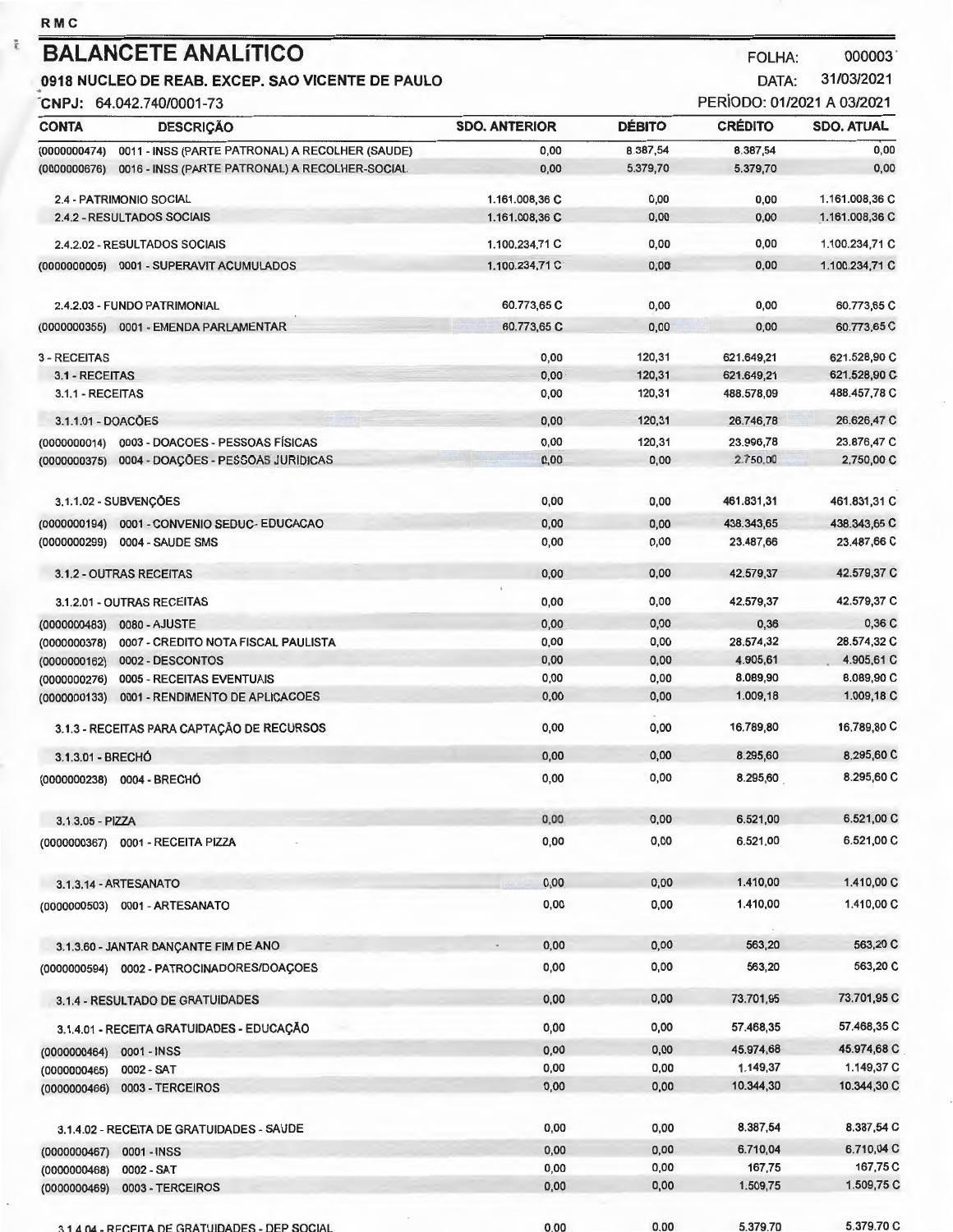$\tilde{\chi}$ 

(0000000700) 0003 - FERIAS

DATA:

31/03/2021

| CNPJ: 64.042.740/0001-73 |                                                |                      |               | PERÍODO: 01/2021 A 03/2021 |                   |  |
|--------------------------|------------------------------------------------|----------------------|---------------|----------------------------|-------------------|--|
| <b>CONTA</b>             | <b>DESCRIÇÃO</b>                               | <b>SDO. ANTERIOR</b> | <b>DÉBITO</b> | <b>CRÉDITO</b>             | <b>SDO. ATUAL</b> |  |
| (0000000673)             | 0001 - INSS                                    | 0,00                 | 0,00          | 4.303,76                   | 4.303,76 C        |  |
| (0000000674)             | 0002 - SAT                                     | 0,00                 | 0,00          | 107,59                     | 107,59 C          |  |
| (0000000675)             | 0003 - TERCEIROS                               | 0,00                 | 0,00          | 968,35                     | 968,35 C          |  |
|                          | 3.1.4.05 - RECEITA GRATUIDADE (DEP TEMP)       | 0,00                 | 0,00          | 2.466,36                   | 2.466,36 C        |  |
| (0000000695)             | 0001 - INSS                                    | 0,00                 | 0,00          | 2.173,09                   | 2.173,09 C        |  |
| (0000000696)             | 0002 - SAT                                     | 0,00                 | 0,00          | 29,33                      | 29,33 C           |  |
| (0000000697)             | 0003 - TERCEIROS                               | 0,00                 | 0,00          | 263,94                     | 263,94 C          |  |
| 5 - DESPESAS             |                                                | 0,00                 | 676.182,92    | 7.749,62                   | 668.433,30 D      |  |
| 5.1 - DESPESAS           |                                                | 0,00                 | 632.413,71    | 6.249,62                   | 626.164,09 D      |  |
| 5.1.1 - DESPESAS         |                                                | 0,00                 | 632.413,71    | 6.249,62                   | 626.164,09 D      |  |
|                          | 5.1.1.01 - DEPARTAMENTO EDUCACAO               | 0,00                 | 366.166,79    | 5,978,96                   | 360.187,83 D      |  |
| (0000000064)             | 0002 - 13 SALARIO- EDUCACAO                    | 0,00                 | 2.401,41      | 0,00                       | 2.401,41 D        |  |
| (0000000262)             | 0020 - AVISO PREVIO - EDUCACAO                 | 0,00                 | 14.106,80     | 0,00                       | 14.106,80 D       |  |
| (0000000066)             | 0004 - FERIAS-EDUCACAO                         | 0,00                 | 76.196,52     | 0,00                       | 76.196,52 D       |  |
| (0000000069)             | 0007 - FGTS- EDUCACAO                          | 0,00                 | 46.605,75     | 0,00                       | 46.605,75 D       |  |
| (0000000068)             | 0006 - INSS - EDUCACAO                         | 0,00                 | 57.468,35     | 0,00                       | 57.468,35 D       |  |
| (0000000073)             | 0011 - PIS S/ FOLHA - EDUCACAO                 | 0,00                 | 2.495,20      | 0,00                       | 2.495,20 D        |  |
| (0000000057)             | 0001 - SALARIOS - EDUCACAO                     | 0,00                 | 156.816,16    | 0,00                       | 156.816,16 D      |  |
| (0000000105)             | 0012 - V.TRANSPORTE/CONDUCAO - EDUCACAO        | 0,00                 | 10.076,60     | 5.978,96                   | 4.097,64 D        |  |
|                          | 5.1.1.02 - GASTOS GERAIS - EDUCACAO            | 0,00                 | 167.748,86    | 0,00                       | 167.748,86 D      |  |
|                          |                                                |                      |               |                            |                   |  |
| (0000000477)             | 0016 - AGUA - EDUCACAO                         | 0,00                 | 729,17        | 0,00                       | 729,17 D          |  |
| (0000000257)             | 0006 - CONSUMO - EDUCACAO                      | 0,00                 | 3.813,89      | 0,00                       | 3.813,89 D        |  |
| (0000000300)             | 0012 - DESPESA MERENDA - EDUCACAO              | 0,00                 | 13.004,06     | 0,00                       | 13.004,06 D       |  |
| (0000000287)             | 0010 - LIMPEZA - EDUCACAO                      | 0,00                 | 2.667,57      | 0,00                       | 2.667,57 D        |  |
| (0000000478)             | 0017 - LUZ - EDUCACAO                          | 0,00                 | 3.354,15      | 0,00                       | 3.354,15 D        |  |
| (0000000748)             | 0024 - PROGRAMA DE ALIMENTAÇÃO (VR) - EDUCACAO | 0,00                 | 12.535,00     | 0,00                       | 12.535,00 D       |  |
| (0000000404)             | 0015 - SERVIÇOS DE TERCEIROS- P. J. - EDUCACAO | 0,00                 | 130.825,65    | 0,00                       | 130.825,65 D      |  |
| (0000000479)             | 0018 - TELEFONE - EDUCACAO                     | 0,00                 | 819,37        | 0,00                       | 819,37 D          |  |
|                          | 5.1.1.03 - DEPARTAMENTO SAUDE                  | 0,00                 | 48.266,60     | 0,00                       | 48.266,60 D       |  |
|                          | (0000000302) 0002 - 13 SALARIO                 | 0,00                 | 174,24        | 0,00                       | 174,24 D          |  |
| (0000000789)             | 0020 - AJUSTE SALDO DEVEDOR                    | 0,00                 | 1.861,16      | 0,00                       | 1.861,16 D        |  |
| (0000000303)             | 0003 - FERIAS                                  | 0,00                 | 13.773,10     | 0,00                       | 13.773,10 D       |  |
| (0000000306)             | 0006 - FGTS                                    | 0,00                 | 2.710,32      | 0,00                       | 2.710,32 D        |  |
| (0000000305)             | 0005 - INSS - SAUDE                            | 0,00                 | 8.387,54      | 0,00                       | 8.387,54 D        |  |
| (0000000307)             | 0007 - PÍS S/ FOLHA                            | 0,00                 | 357,40        | 0,00                       | 357,40 D          |  |
| (0000000749)             | 0019 - PROGRAMA DE ALIMENTAÇÃO - SAUDE (VR)    | 0,00                 | 1.400,00      | 0,00                       | 1.400,00 D        |  |
| (0000000301)             | 0001 - SALARIO                                 | 0,00                 | 19.602,84     | 0,00                       | 19.602,84 D       |  |
|                          |                                                |                      |               | 0,00                       | 31.408,29 D       |  |
|                          | 5.1.1.06 - DEPARTAMENTO SOCIAL                 | 0,00                 | 31.408,29     |                            |                   |  |
| (0000000625)             | 0002 - 13 SALARIO                              | 0,00                 | 154,97        | 0,00                       | 154,97 D          |  |
| (0000000790)             | 0018 - AJUSTE SALDO DEVEDOR (SOCIAL)           | 0,00                 | 1.657,83      | 0,00                       | 1.657,83 D        |  |
| (0000000626)             | 0003 - FERIAS                                  | 0,00                 | 9.240,73      | 0,00                       | 9.240,73 D        |  |
| (0000000629)             | 0006 - FGTS                                    | 0,00                 | 1.796,75      | 0,00                       | 1.796,75 D        |  |
| (0000000628)             | 0005 - INSS                                    | 0,00                 | 5.379,70      | 0,00                       | 5.379,70 D        |  |
| (0000000630)             | 0007 - PIS S/ FOLHA                            | 0,00                 | 215,19        | 0,00                       | 215,19 D          |  |
| (0000000750)             | 0017 - PROGRAMA DE ALIMENTAÇÃO-DEP SOCIAL (VR) | 0,00                 | 840,00        | 0,00                       | 840,00 D          |  |
| (0000000624)             | 0001 - SALARIO                                 | 0,00                 | 12.123,12     | 0,00                       | 12.123,12 D       |  |
|                          | 5.1.1.07 - DEPARTAMENTO TEMPORARIO             | 0,00                 | 18.823,17     | 270,66                     | 18.552,51 D       |  |
|                          | 0002 - 13 SALARIO                              | 0,00                 | 221,96        | 0,00                       | 221,96 D          |  |
| (0000000699)             | 0019 - AUTONOMO                                | 0,00                 | 5.000,00      | 0,00                       | 5.000,00 D        |  |
| (0000000791)             | 0012 - AVISO PREVIO                            | 0,00                 | 1.464,93      | 0,00                       | 1.464,93 D        |  |
| (0000000709)             |                                                |                      |               |                            |                   |  |

0,00

2.568,03

 $0,00$ 

2.568,03 D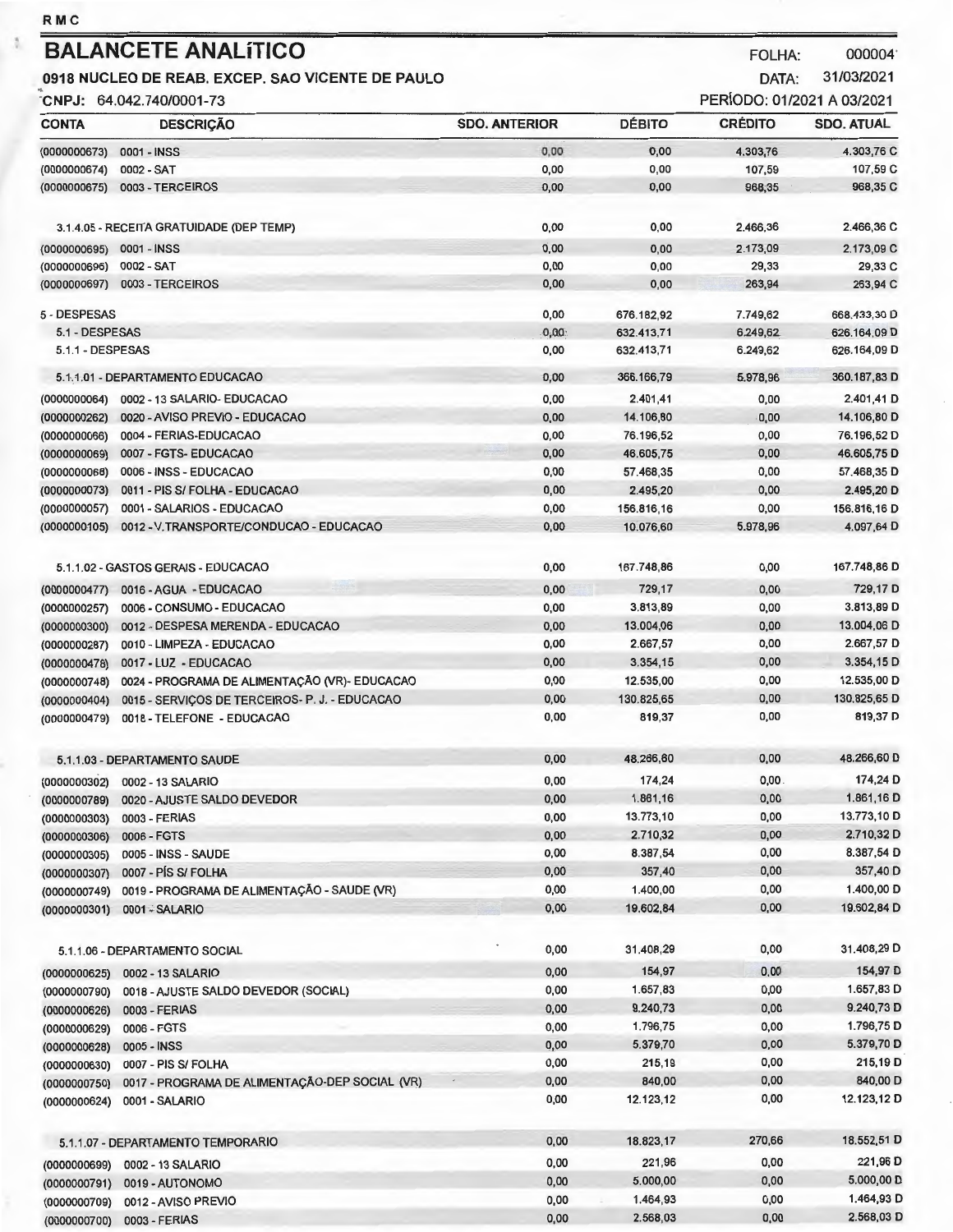**RMC** 

## **BALANCETE ANALÍTICO** FOLHA: 000005<sup>-</sup>

## **0918 NUCLEO DE REAB. EXCEP. SAO VICENTE DE PAULO** DATA: 31/03/2021 .

CNPJ: 64.042.740/0001-73

| CONTA                        | <b>DESCRIÇÃO</b>                               | <b>SDO. ANTERIOR</b> | <b>DÉBITO</b> | <b>CRÉDITO</b> | <b>SDO. ATUAL</b> |
|------------------------------|------------------------------------------------|----------------------|---------------|----------------|-------------------|
| (0000000703)                 | 0006 - FGTS                                    | 0,00                 | 1.612,42      | 0,00           | 1.612,42 D        |
| (0000000702)                 | 0005 - INSS                                    | 0,00                 | 2.466,36      | 0,00           | 2.466,36 D        |
| (0000000704)                 | 0007 - PIS S/ FOLHA                            | 0,00                 | 88,11         | 0,00           | 88,11D            |
| (0000000751)                 | 0018 - PROGRAMA DE ALIMENTAÇÃO-TEMPOR. (VR)    | 0,00                 | 560,00        | 0,00           | 560,00 D          |
| (0000000698)                 | 0001 - SALARIO                                 | 0,00                 | 4.555,16      | 0,00           | 4.555,16 D        |
| (0000000705)                 | 0008 - V TRANSPORTE                            | 0,00                 | 286,20        | 270,66         | 15,54 D           |
| 5.2 - DESPESAS               |                                                | 0,00                 | 43.769.21     | 1.500,00       | 42.269,21 D       |
| 5.2.1 - DESPESAS             |                                                | 0,00                 | 39.841,00     | 1,500,00       | 38.341,00 D       |
|                              | 5.2.1.02 - DESPESAS ADMINISTRATIVAS            | 0,00                 | 6.974.21      | 0,00           | 6.974,21 D        |
| (0000000209)                 | 0006 - ANUIDADES E ASSINATURAS                 | 0,00                 | 74,70         | 0,00           | 74,70 D           |
| (0000000205)                 | 0002 - ASSISTENCIA CONTABIL/JURIDICA           | 0,00                 | 1.393,00      | 0,00           | 1.393,00 D        |
| (0000000210)                 | 0007 - CORREIOS E MALOTES                      | 0,00                 | 8,40          | 0,00           | 8,40 D            |
| (0000000208)                 | 0005 - FOT. E AUTENTICACAO                     | 0,00                 | 50,50         | 0,00           | 50,50 D           |
| (0000000207)                 | 0004 - IMPRESSOS E MAT. DE ESCRITORIO          | 0.00                 | 403,80        | 0,00           | 403,80 D          |
| (0000000788)                 | 0015 - RONALDO                                 | 0,00                 | 4.000,00      | 0,00           | 4.000,00 D        |
| (0000000211)                 | <b>0008 - SEGUROS</b>                          | 0,00                 | 918,87        | 0,00           | 918,87 D          |
| (0000000669)                 | 0014 - TELEFONE                                | 0,00                 | 124,94        | 0,00           | 124,94 D          |
|                              | 5.2.1.03 - DESPESAS TRIBUTARIAS                | 0,00                 | 1.078,25      | 0,00           | 1.078,25 D        |
|                              |                                                |                      |               |                |                   |
| (0000000543)                 | 0009 - COFINS S/ APL 741-2                     | 0,00                 | 16,34         | 0,00           | 16,34 D           |
| (0000000672)                 | 0017 - COFINS S/ APL ITAU                      | 0,00                 | 23,78         | 0,00           | 23,78 D           |
| (0000000544)                 | 0010 - COFINS S/ APLIC 1088-0                  | 0,00                 | 0,12          | 0,00           | 0,12 D            |
| (0000000545)                 | 0011 - COFINS S/ APLIC 1509                    | 0,00                 | 0,06          | 0,00           | $0,06$ D          |
| (0000000547)                 | 0013 - COFINS S/APLIC BRAD                     | 0,00                 | 0,06          | 0,00           | $0,06$ D          |
| (0000000499)                 | 0008 - IR S/ APLIC                             | 0,00                 | 90,70         | 0,00           | 90,70 D           |
| (0000000266)                 | 0003 - TAXA DE LIXO                            | 0,00                 | 947,19        | 0,00           | 947,19 D          |
|                              | 5.2.1.05 - GASTOS GERAIS                       | 0,00                 | 27.039,21     | 0,00           | 27.039,21 D       |
| (0000000218)                 | 0002 - CONDUCAO                                | 0,00                 | 186,00        | 0,00           | 186,00 D          |
| (0000000434)                 | 0021 - CONSERVAÇÃO/REFORMA                     | 0,00                 | 2,500,00      | 0,00           | 2.500,00 D        |
| (0000000219)                 | 0003 - COPA E REFEICAO                         | 0,00                 | 944,00        | 0,00           | 944,00 D          |
| (0000000583)                 | 0026 - ENCOMENDAS                              | 0,00                 | 50,00         | 0,00           | 50,00 D           |
| (0000000220)                 | 0004 - MATERIAL DE CONSUMO                     | 0,00                 | 1.309,85      | 0,00           | 1.309,85 D        |
| (0000000422)                 | 0020 - MENS, ASSOCIATIVA                       | 0,00                 | 135,00        | 0,00           | 135,00 D          |
| (0000000682)                 | 0029 - OUTRAS DESPESAS                         | 0,00                 | 2.995,86      | 0,00           | 2.995,86 D        |
|                              | 0006 - PLANO DE SAUDE/ASSIST MEDICA            | 0,00                 | 6.440,70      | 0,00           | 6.440,70 D        |
| (0000000246)                 | 0014 - SERVICOS DE TERCEIROS - PESSOA JURIDICA | 0,00                 | 5.635,00      | 0,00           | 5.635,00 D        |
| (0000000331)                 |                                                | 0,00                 | 6.442,80      | 0,00           | 6.442,80 D        |
| (0000000377)<br>(0000000765) | 0016 - TAXA DE MANUTENÇÃO<br>0032 - VIGILANCIA | 0,00                 | 400,00        | 0,00           | 400,00 D          |
|                              |                                                |                      |               |                |                   |
|                              | 5.2.1.06 - DESPESAS FINANCEIRAS                | 0,00                 | 1.267,83      | 0,00           | 1.267,83 D        |
| (0000000221)                 | 0001 - DESPESAS BANCARIAS                      | 0,00                 | 1.232,92      | 0,00           | 1.232,92 D        |
| (0000000783)                 | 0010 - DESPESAS BANCARIAS(T.FOMENTO)           | 0,00                 | 20,51         | 0,00           | 20,51 D           |
| (0000000223)                 | 0003 - IOF / IRF                               | 0,00                 | 14,40         | 0,00           | 14,40 D           |
|                              | 5.2.1.08 - OUTRAS DESPESAS                     | 0,00                 | 0,16          | 0,00           | $0,16$ D          |
|                              | (0000000263) 0001 - AJUSTES                    | 0,00                 | 0,16          | 0,00           | 0,16 D            |
|                              |                                                |                      |               |                |                   |
|                              | 5.2.1.10 - DESPESAS CAMPOS MELO 323            | 0,00                 | 3,481,34      | 1.500,00       | 1.981,34 D        |
| (0000000739)                 | 0002 - AGUA                                    | 0,00                 | 417,93        | 0,00           | 417,93 D          |
| (0000000729)                 | 0001 - ALUGUEL                                 | 0,00                 | 3.000,00      | 1.500,00       | 1.500,00 D        |
| (0000000740)                 | 0003 - LUZ                                     | 0,00                 | 63,41         | 0,00           | 63,41 D           |
|                              | 5.2.2 - DESPESAS EXTRAORDINARIAS               | 0,00                 | 3.928,21      | 0,00           | 3.928,21 D        |

5.2.2.01 - ARTESANATO 0,00 161,85 0,00 161,85 D